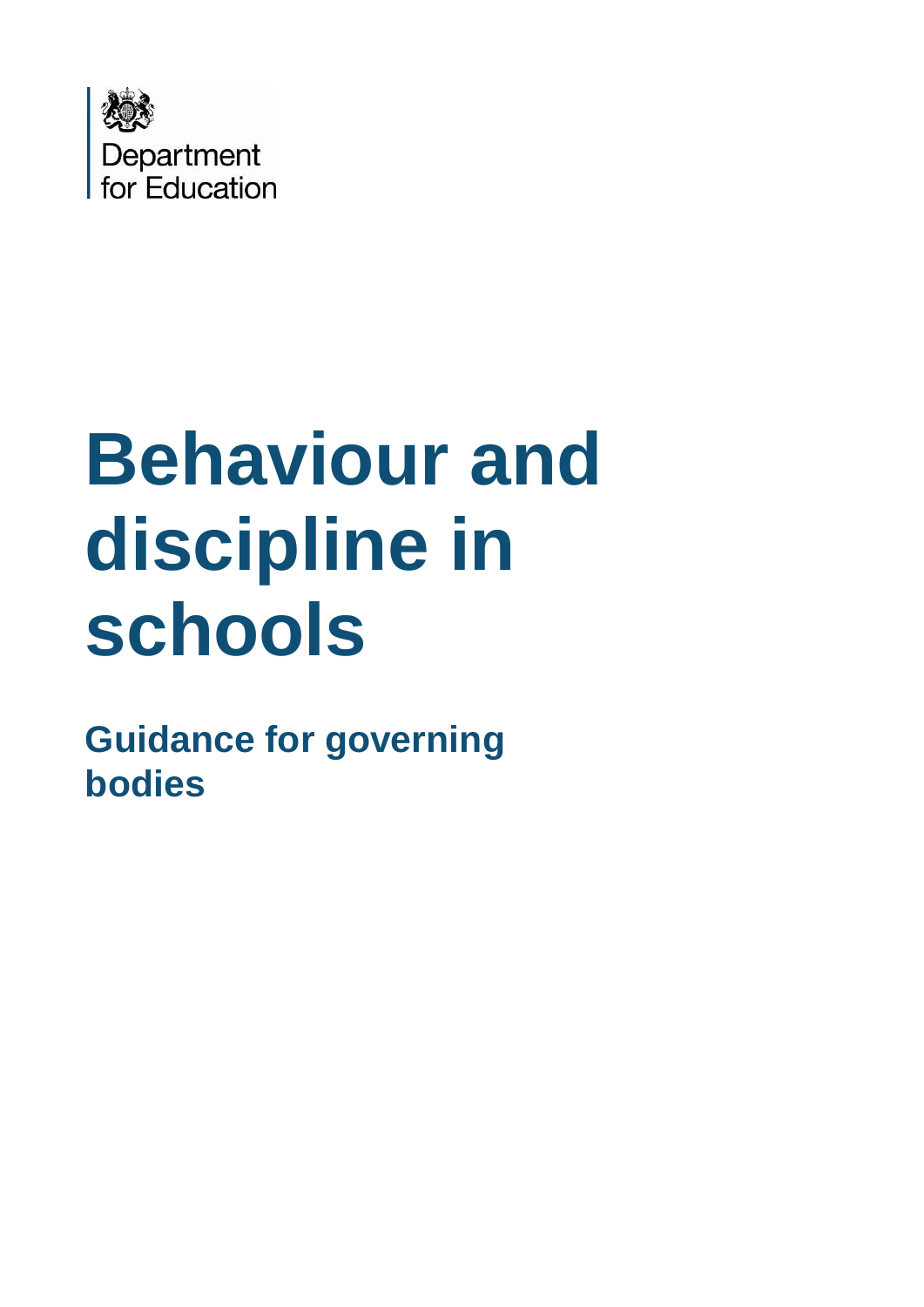# **Behaviour and discipline in schools**

# **Guidance for governing bodies**

# **About this guidance**

1. This is statutory guidance from the Department for Education. It explains why maintained schools must have a behaviour policy, what it must cover and the role of the governing body and head teachers in shaping their school's behaviour policy.

2. We use the term 'must' when the person in question is legally required to do something and 'should' when advice is being offered.

3. This guidance replaces chapter 2 of 'School discipline and pupil behaviour policies – guidance for schools'.

# **Expiry/review date**

This guidance will be reviewed in January 2017

# **What legislation does this guide relate to?**

Education Act 2002 Education and Inspections Act 2006

# **Who is this guidance for?**

This is statutory guidance for governing bodies of maintained schools.

# **Key point**

Every school must have a behaviour policy (which must include the school rules).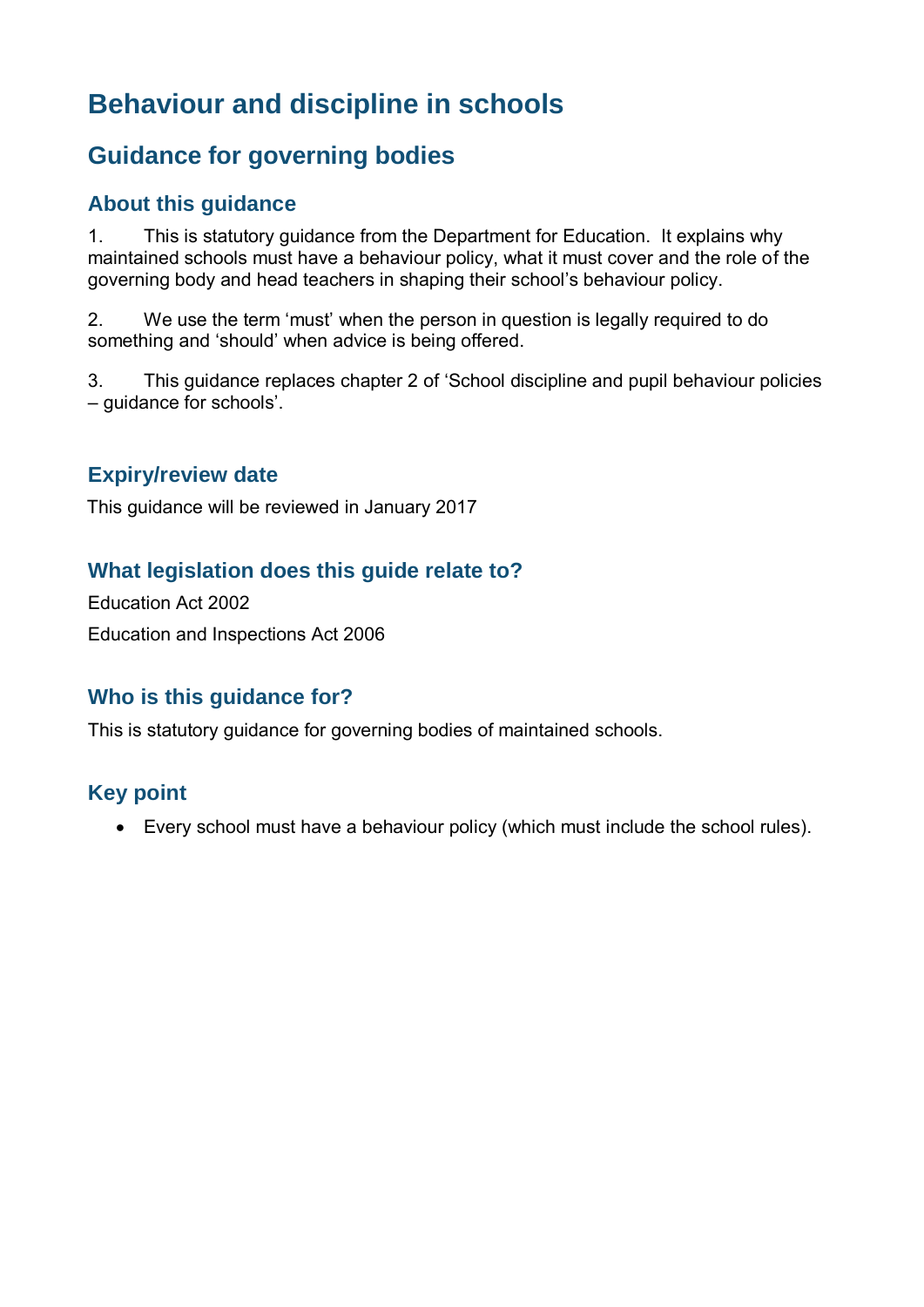# **The role of governors**

1. Under Section 88(1) of the Education and Inspections Act 2006 (EIA), governing bodies must ensure that policies designed to promote good behaviour and discipline on the part of its pupils are pursued at the school.

2. Section 88(2) of the EIA requires the governing body to:

- a. make, and from time to time review, a written statement of general principles to guide the head teacher in determining measures to promote good behaviour and discipline amongst pupils; and
- b. notify the head teacher and give him or her related guidance if the governing body wants the school's behaviour policy to include particular measures or address particular issues.

3. When carrying out the functions under Section 88(2), the governing body must have regard to guidance issued by the Secretary of State. Paragraphs 6-11 below provide this statutory guidance.

4. Before making their statement of principles, the governing body must consult (in whatever manner they think appropriate) the head teacher, school staff, parents<sup>1</sup> and pupils.

5. The School Information (England) (Amendment) Regulations 2012 requires schools to publish their written statement of principles on a website.

6. A *guide to the law for school governors* provides information on governors' other legal duties. See the Associated Resources section below for a link to the guide.

# **What must the governing body do?**

1

7. The governing body must provide clear advice and guidance to the head teacher on which he/she can base the school behaviour policy.

8. This is particularly important in respect of teachers' powers to search, to use reasonable force and to discipline pupils for misbehaviour outside school. Although these powers may look straightforward in legal terms, they are not always fully understood by staff, pupils and parents, and staff can feel particularly vulnerable to challenge if they use them.

9. Clear advice and guidance from the governing body, which feeds directly into the behaviour policy, will help members of staff better understand the extent of their powers and how to use them. It will also help ensure that staff can be confident of the governing body's support if they follow that guidance.

10. While it is for each governing body to decide their own principles, we would always expect the governing body to notify the head teacher that the following should be covered in the school behaviour policy:

a. Screening and searching pupils (including identifying in the school rules

 $1$  References to parent or parents are to fathers as well as mothers, unless otherwise stated.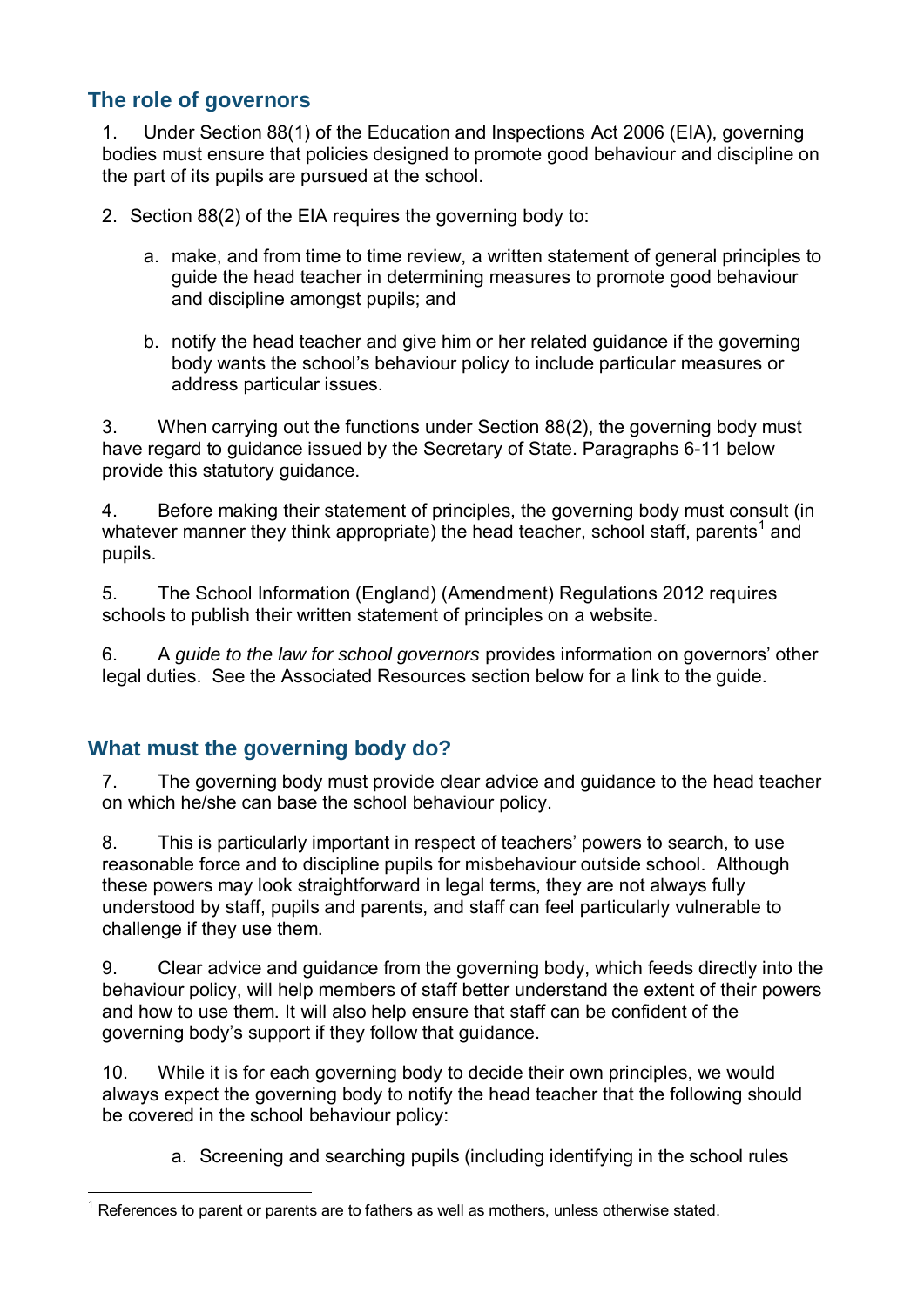items which are banned and which may be searched for);

- b. The power to use reasonable force or make other physical contact;
- c. The power to discipline beyond the school gate;
- d. Pastoral care for school staff accused of misconduct; and
- e. When a multi-agency assessment should be considered for pupils who display continuous disruptive behaviour.

11. In providing guidance to the head teacher, the governing body must not seek to hinder teachers' powers by including 'no searching' or 'no contact' policies, nor to restrict their power to discipline pupils for misbehaviour outside of school.

12. Governing bodies will also wish to consider their duty under section 175 of the Education Act 2002 requiring them to make arrangements to ensure that their functions are carried out with a view to safeguarding and promoting the welfare of children and their general duty to eliminate discrimination under section 149 of the Equality Act 2010.

#### **Screening and searching and the power to use reasonable force**

13. Separate guidance is available on searching and on the use of force and governing bodies should draw on this to inform their guidance to the head teacher. See Associated Resources section for a link to these documents.

# **The power to discipline beyond the school gate**

14. Disciplining beyond the school gate covers the school's response to all noncriminal bad behaviour and bullying which occurs anywhere off the school premises and which is witnessed by a member of staff or reported to the school. The governing body must be satisfied that the measures proposed by the head teacher are lawful.

15. The governing body will need to ask the head teacher to consider what the school's response should be to:

- any bad behaviour when the child is:
	- o taking part in any school-organised or school-related activity or
	- o travelling to or from school or
	- o wearing school uniform or
	- $\circ$  in some other way identifiable as a pupil at the school.
- or, misbehaviour at any time, whether or not the conditions above apply, that:
	- $\circ$  could have repercussions for the orderly running of the school or
	- $\circ$  poses a threat to another pupil or member of the public or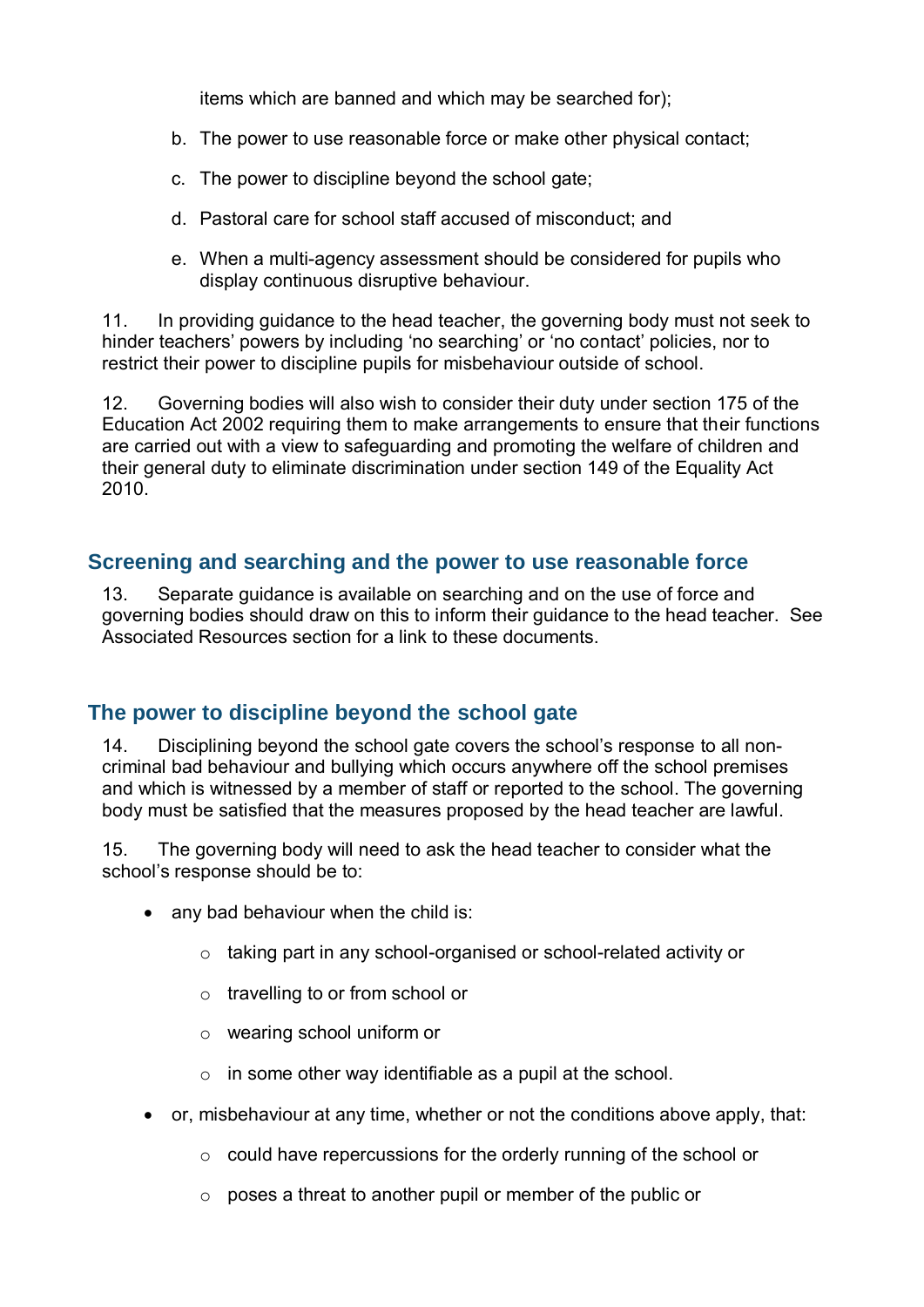o could adversely affect the reputation of the school.

16. In all of these circumstances the head teacher should also consider whether it is appropriate to notify the police or anti-social behaviour coordinator in their local authority of the actions taken against a pupil. If the behaviour is criminal or poses a serious threat to a member of the public, the police should always be informed. In addition, school staff should consider whether the misbehaviour may be linked to the child suffering, or being likely to suffer, significant harm. In this case the school staff should follow its safeguarding policy.

# **Pastoral care for school staff**

17. Employers should not automatically suspend a member of staff who has been accused of misconduct, pending an investigation. The governing body should instruct the head teacher to draw on the advice in the 'Dealing with Allegations of Abuse against Teachers and Other Staff' guidance when setting out the pastoral support school staff can expect to receive if they are accused of misusing their powers. See the Associated Resources section for a link to this document.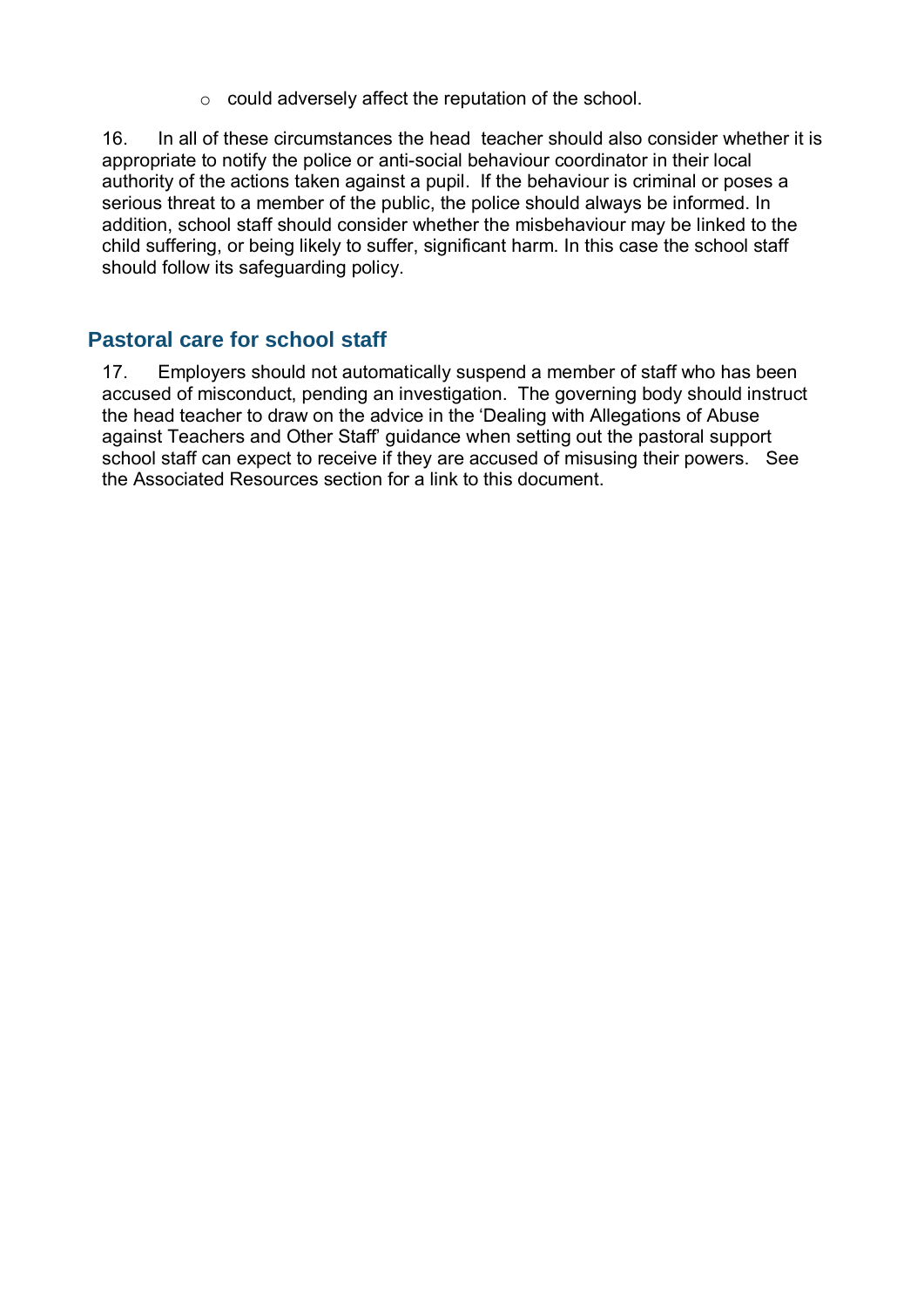# **Associated resources**

Link to A guide to the law for school governors: <http://www.education.gov.uk/schools/leadership/governance/b0065507/gttl>

Link to the Department's advice on the Equality Act 2010: [http://www.education.gov.uk/aboutdfe/policiesandprocedures/equalityanddiversity/a0064](http://www.education.gov.uk/aboutdfe/policiesandprocedures/equalityanddiversity/a0064570/the-equality-act-2010) [570/the-equality-act-2010](http://www.education.gov.uk/aboutdfe/policiesandprocedures/equalityanddiversity/a0064570/the-equality-act-2010) 

Link to Use of Reasonable Force – advice for head teachers, staff and governing bodies: [http://www.education.gov.uk/schools/pupilsupport/behaviour/behaviourpolicies/f0077153/](http://www.education.gov.uk/schools/pupilsupport/behaviour/behaviourpolicies/f0077153/use-of-reasonable-force-advice-for-school-leaders-staff-and-governing-bodies) [use-of-reasonable-force-advice-for-school-leaders-staff-and-governing-bodies](http://www.education.gov.uk/schools/pupilsupport/behaviour/behaviourpolicies/f0077153/use-of-reasonable-force-advice-for-school-leaders-staff-and-governing-bodies)

Link to Screening, Searching and Confiscation – advice for head teachers, staff and governing bodies:

[http://www.education.gov.uk/schools/pupilsupport/behaviour/behaviourpolicies/f0076897/](http://www.education.gov.uk/schools/pupilsupport/behaviour/behaviourpolicies/f0076897/screening-searching-and-confiscation) [screening-searching-and-confiscation](http://www.education.gov.uk/schools/pupilsupport/behaviour/behaviourpolicies/f0076897/screening-searching-and-confiscation)

Link to guidance on Dealing with Allegations of Abuse against Teachers and Other Staff': [http://www.education.gov.uk/aboutdfe/advice/f0076882/ensuring-good-behaviour-in](http://www.education.gov.uk/aboutdfe/advice/f0076882/ensuring-good-behaviour-in-schools/allegations-of-abuse-against-staff)[schools/allegations-of-abuse-against-staff](http://www.education.gov.uk/aboutdfe/advice/f0076882/ensuring-good-behaviour-in-schools/allegations-of-abuse-against-staff)